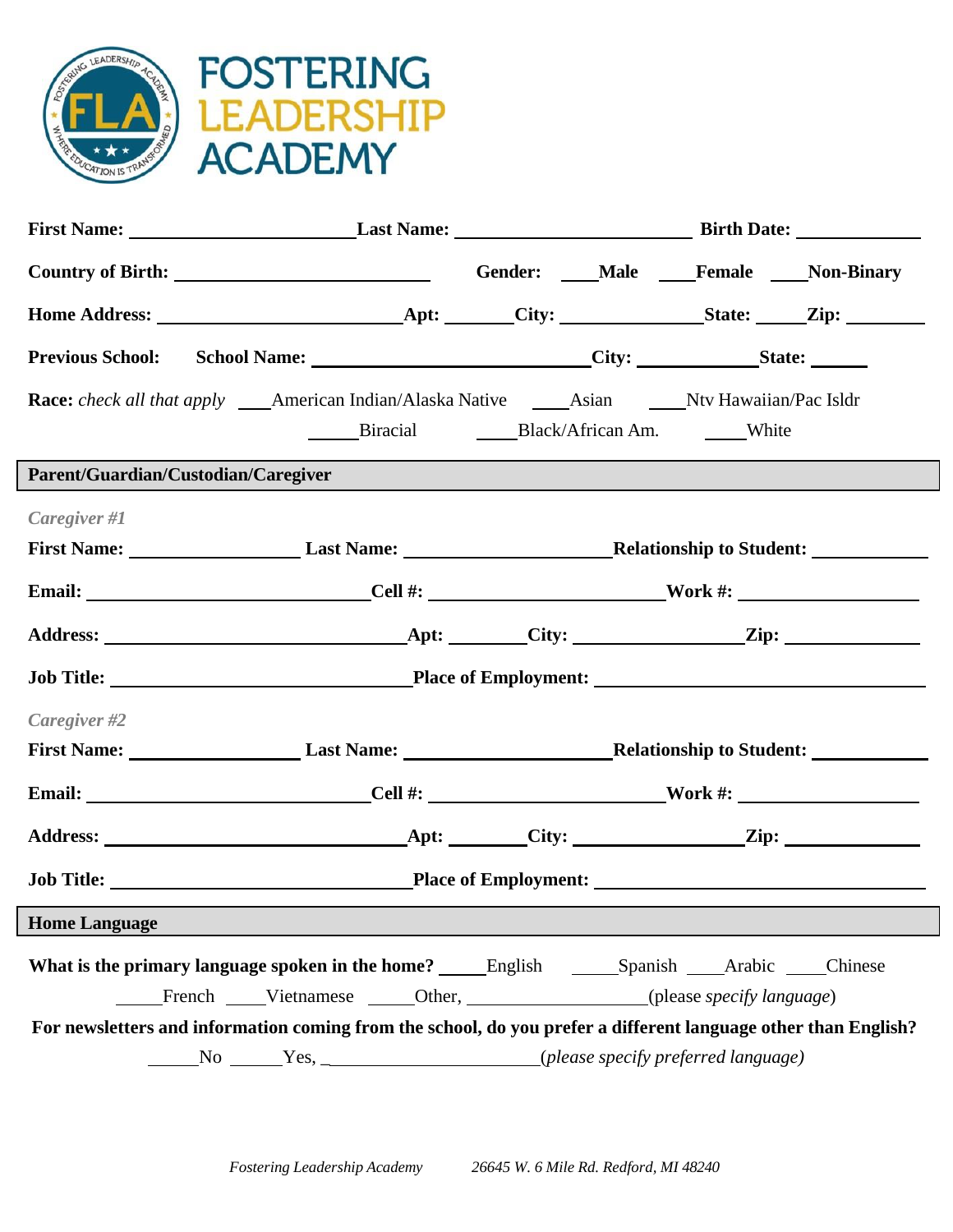| <b>Physical/Mental/Emotional Health Conditions</b> |                                                                                                                                                                                                                                |  |
|----------------------------------------------------|--------------------------------------------------------------------------------------------------------------------------------------------------------------------------------------------------------------------------------|--|
|                                                    |                                                                                                                                                                                                                                |  |
|                                                    | <b>Does the student have the following?</b> Check all that apply                                                                                                                                                               |  |
|                                                    |                                                                                                                                                                                                                                |  |
| Allergies                                          | Dietary Restrictions Discovery 2011 Conditions                                                                                                                                                                                 |  |
|                                                    | <b>IEP</b> Questions (please answer if child has an IEP; if not, leave blank)                                                                                                                                                  |  |
|                                                    |                                                                                                                                                                                                                                |  |
|                                                    |                                                                                                                                                                                                                                |  |
|                                                    | Can you provide a copy of the IEP to FLA? _______Yes ______Yes, by this date: ______________________                                                                                                                           |  |
|                                                    |                                                                                                                                                                                                                                |  |
|                                                    | <b>Emergency Contacts: NOT Parent/Guardian Listed Above</b><br><b>STATE OF STATE OF STATE OF STATE OF STATE OF STATE OF STATE OF STATE OF STATE OF STATE OF STATE OF STATE OF S</b>                                            |  |
|                                                    |                                                                                                                                                                                                                                |  |
| <b>Emergency Contact #1</b>                        |                                                                                                                                                                                                                                |  |
|                                                    | First Name: Last Name: Last Name:                                                                                                                                                                                              |  |
|                                                    | Relationship to Student: New York Channels and Students and Students and Students and Students and Students and Students and Students and Students and Students and Students and Students and Students and Students and Studen |  |
|                                                    |                                                                                                                                                                                                                                |  |
|                                                    |                                                                                                                                                                                                                                |  |
| <b>Emergency Contact #2</b>                        |                                                                                                                                                                                                                                |  |
|                                                    | First Name: Last Name: Last Name:                                                                                                                                                                                              |  |
|                                                    |                                                                                                                                                                                                                                |  |
|                                                    | Email: Cell #:                                                                                                                                                                                                                 |  |
|                                                    |                                                                                                                                                                                                                                |  |

I confirm all of the information provided above is correct to the best of my knowledge. I understand that Fostering Leadership Academy will keep this information confidential and will use it for FLA business only.

| <b>Print Name:</b> | Signature: | <b>Date:</b> |
|--------------------|------------|--------------|
|                    |            |              |